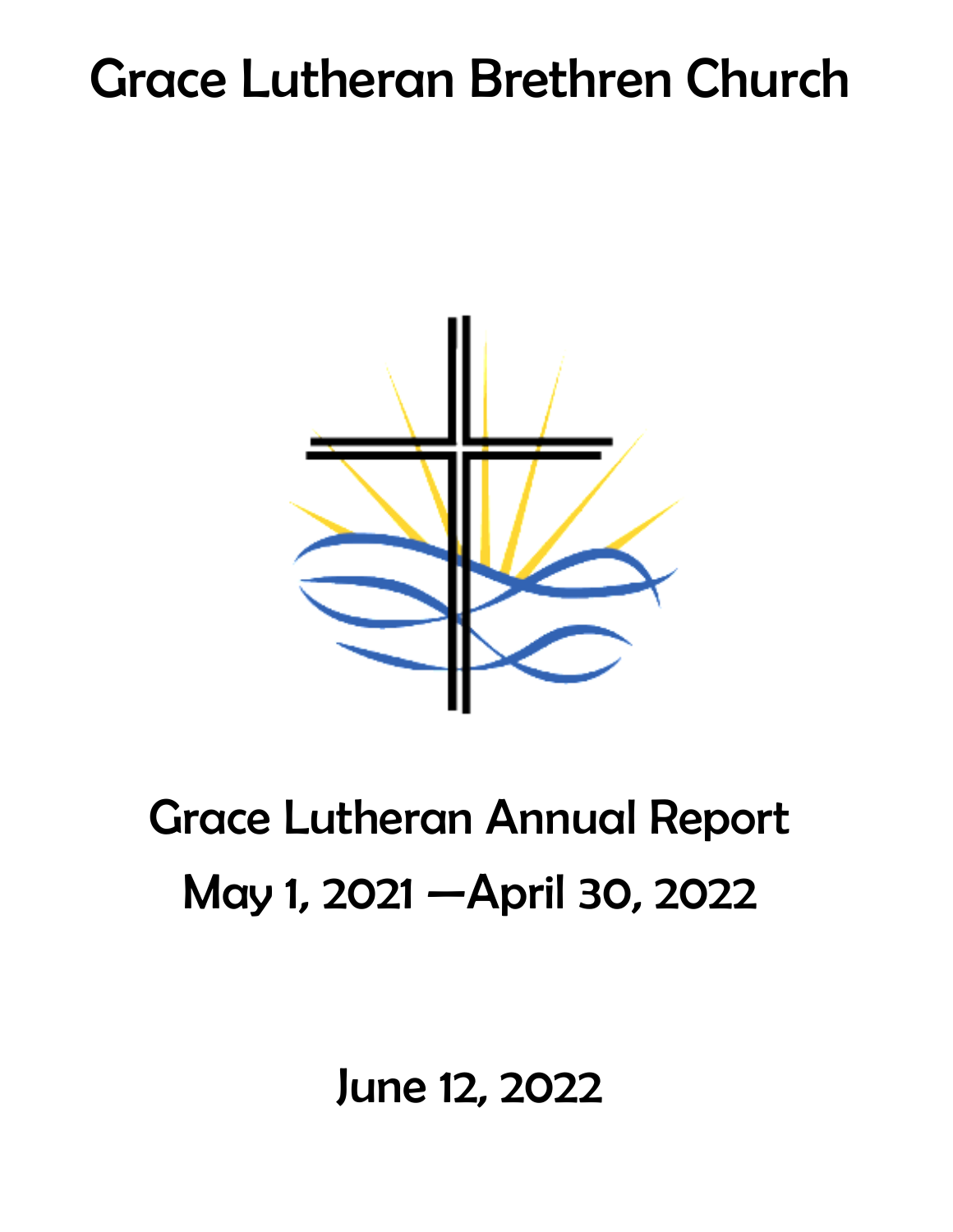## **INDEX**

| 4              |
|----------------|
| 5              |
| 6              |
| $\overline{7}$ |
| 8              |
| 8              |
| 9              |
| 9              |
| 9              |
| 10             |
| 11             |
| 12             |
| 14             |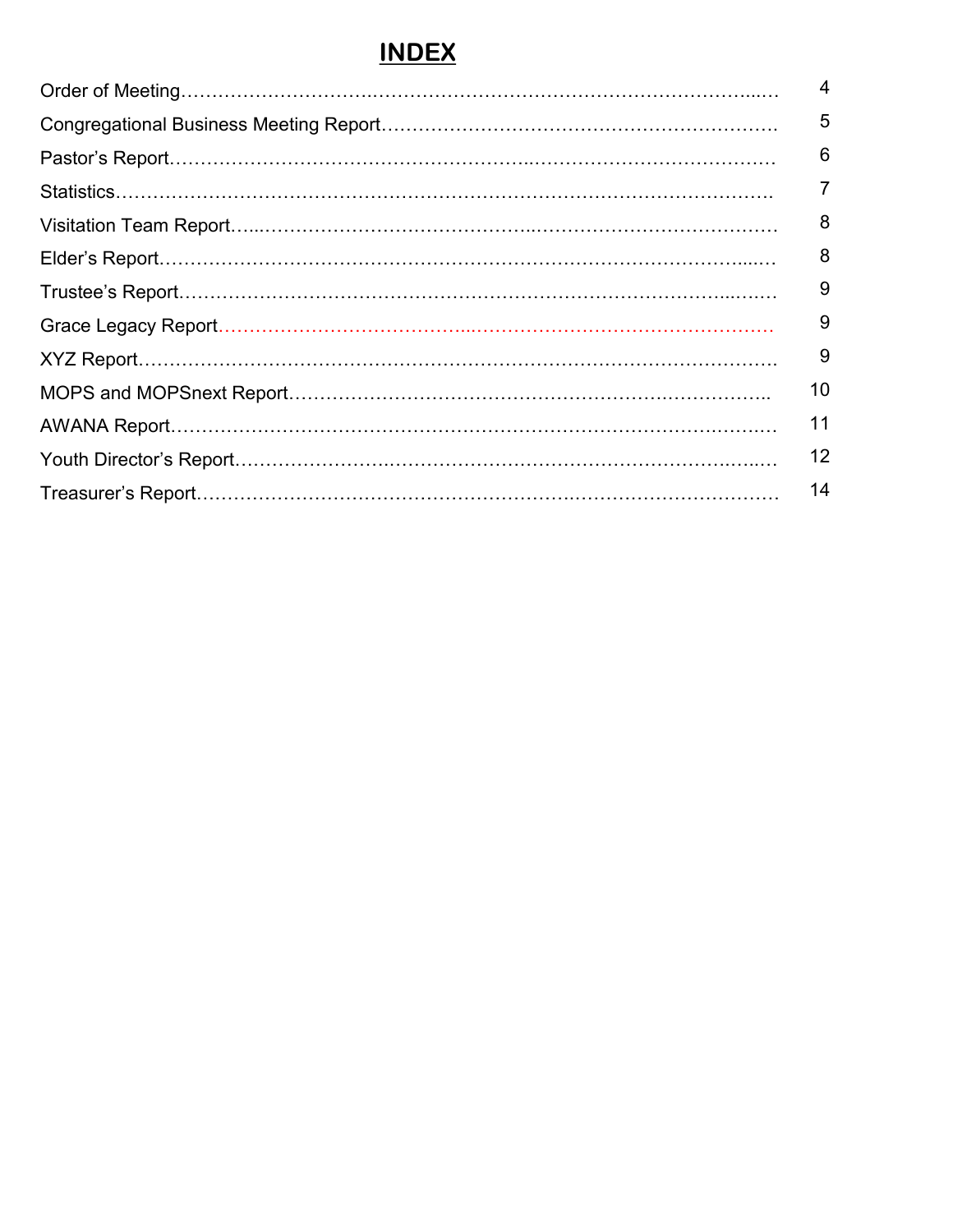## **SUNDAY**

## **June 12, 2022**

## **Devotional and Prayer**

## **New Business**

Proposed budget

**Elections** 

President: Rollin Tonneson Vice – President: Ryan Henry Office of Trustee: Bob Tonneson David Abrahamson Congregational Secretary: JaLee Lynnes Congregational Treasurer: Betty Tonneson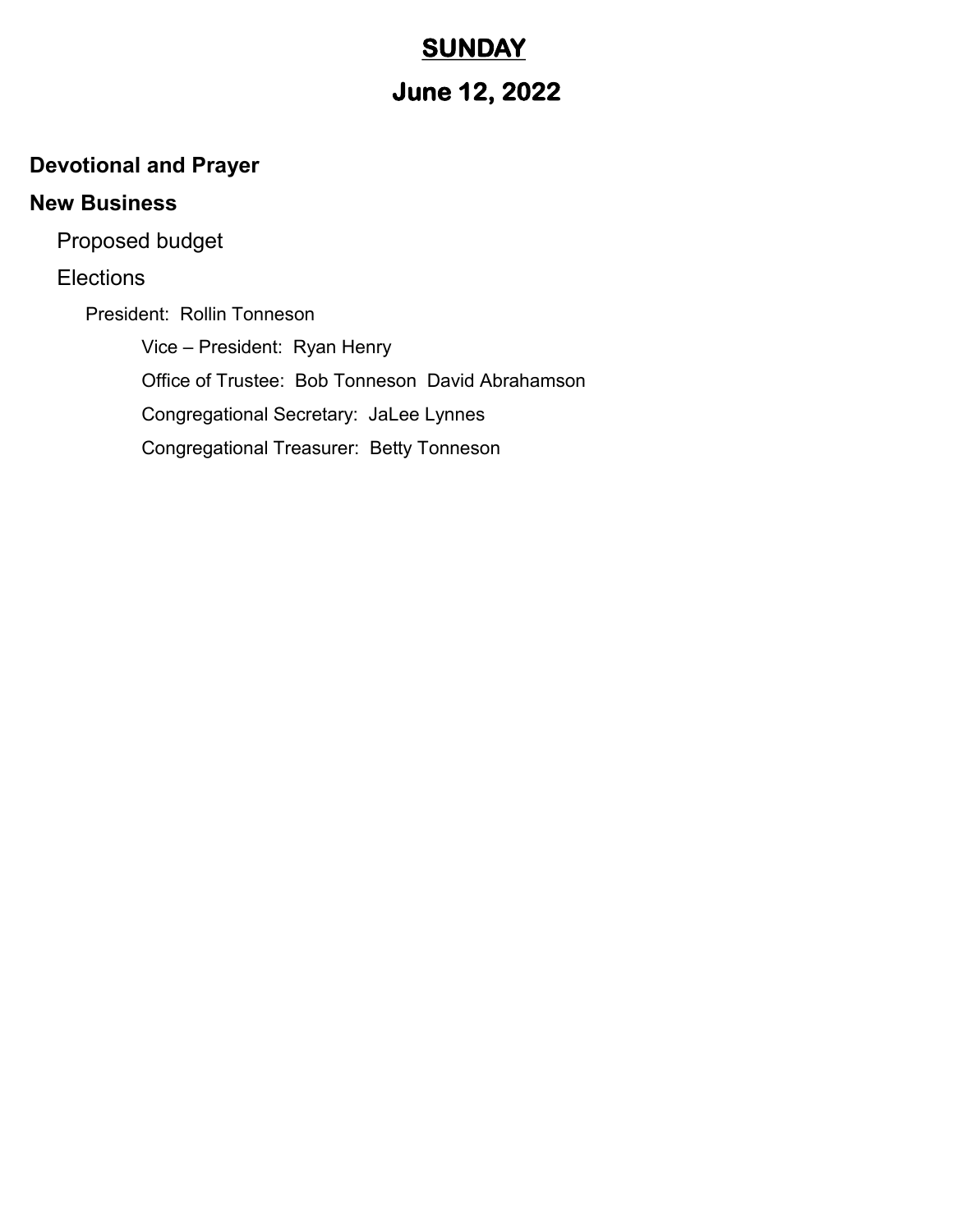#### **ANNUAL CONGREGATIONAL BUSINESS MEETING**

June 13, 2021

Arlan Nelson, congregational president called the meeting to order. A quorum was confirmed with 29 members present. Arlan opened the meeting with encouraging words from Isaiah 40:28-31 and prayer. A motion was made to grant speaking rights to non-members by Jim Miller and seconded by Dave Heintzleman. Motion carried.

Clay Pettys read the minutes from the 2020 Congregational Business meeting held on June 7, 2020. A motion was made by Rob Roise to accept the secretary's report as written. Dave Abrahamson seconded and motion carried.

Auditors Jim Miller and Ardel Johnson examined the 2020 income and expense report. The audit was consistent with church guidelines. Ardel and Jim recommended having a trustee on hand when the audit is done to answer any additional questions. The auditors thanked Betty Tonneson for all her time and effort as our congregational treasurer.

Betty Tonneson read the 2020 treasurer's report. It was reported that we did not qualify for a SBA (Small Business Administration) loan this year. We were thankful we did not need it this year. It was reported that all accounts are in the positive at this time. A motion was made by Mat Larson to accept the treasurer's report and seconded by Ryan Henry. Motion carried.

Rob Roise gave a report on the new sound booth built this past week on the main floor of the sanctuary. This will provide better sound and those in the booth can be more a part of the congregation. Problems with live stream have been corrected.

Old business: none

New business: none

Arlan thanked the many who do extra things around and for the church. He thanked the many who kept things going even during trying times with COVID-19 issues. He also thanked Mat Larson for his service as trustee for three years.

Current Council Members:

Elders: Arlan Nelson, Rollin Tonneson and Ryan Henry Trustees: Dan Jahner, Dave Abrahamson, John Lynnes and Mat Larson

Election of Officers:

Elder: Ryan Henry for another three year term President: Arlan Nelson Vice-President: Ryan Henry Office of Trustee: Micah Rogness Congregational secretary: JaLee Lynnes Congregational treasurer: Betty Tonneson Auditors: Ardel Johnson and Jim Miller

For the election Arlan Nelson suggested a unanimous ballot for all positions. Bob Tonneson made a motion and Mat Larson seconded. Motion carried.

The budget was presented for 2021-2022. Jim Miller made a motion to accept the expense part of the budget and Clay Pettys seconded. Motion carried. The salary portion of the budget was presented. Don Boll made a motion to accept and Dave Abrahamson seconded. MC.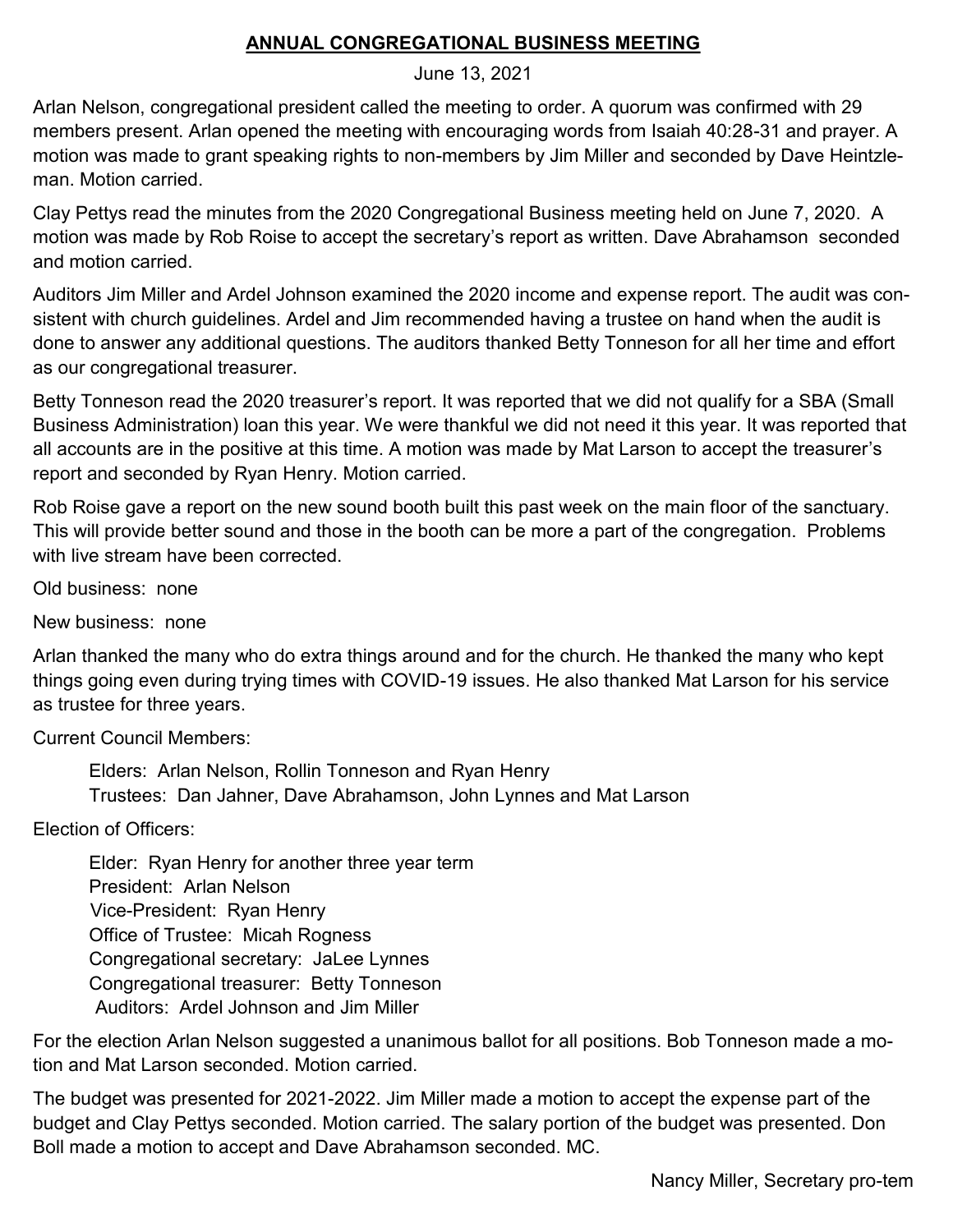## **SENIOR PASTOR'S REPORT**

Here is a summary of ministry during this past year.

#### **Preaching**

On May 1, I completed a series of messages from the Gospel of Luke (163 sermons in all). During Advent this past December, I preached a series of messages on John 3:16. I have now began a series of messages from II Corinthians.

May I strongly encourage each of you to bring your Bibles to church each Sunday. I would love to see Bibles open, to sense that each of you is actively engaged with the message—even to see you taking a few notes and/or marking your Bibles.

Research has shown that if someone simply sits and listens to a sermon, most of what that person hears disappears within 48 hours. How I would love to know that each person takes away something from church each Sunday—something to think about and even study further, something to apply, something to pray over.

You and I need to grow deeper in the Word on a regular basis for our own spiritual health and for the health and unity of our congregation.

#### **Men's Bible Study**

Over these last number of years, the Tuesday morning men's study has been one of the great highlights of my week. I look forward to it with great anticipation because the men who come are engaged with the text, ask thought-provoking questions, enter into the discussions, and build friendships. I also grow along with them through the Word and through the insights that are shared.

Over these past years, our men's study has focused exclusively on the Old Testament. For most of us the Old Testament is unknown territory, but it is of immense profit and practical application to those who will diligently search out its riches. Over the past years we have worked our way through Deuteronomy, Judges, Ruth, and all twelve of the Minor Prophets. Right now we are in the midst of a detailed study of Ezekiel. Once that is completed, I plan to lead a study of the Book of Daniel.

#### **AWANA**

This year I have again served as the games coordinator for our Wednesday night AWANA club. I enjoy the opportunity because the kids discover that I'm not just the person up front on a Sunday morning, but I'm someone who enjoys having fun with them and getting to know them.

#### **Confirmation**

Because the number of confirmation students is small, first and second year confirmation classes continue to be combined into one. This year our focus was on the Ten Commandments and the Lord's Prayer. Two young people were confirmed this April.

#### **Funerals**

Again this year I have been called on to officiate at several funerals outside of Bottineau. The funerals were at Our Redeemer's in Minot and at Word of Life LB in LeSueur, Minnesota.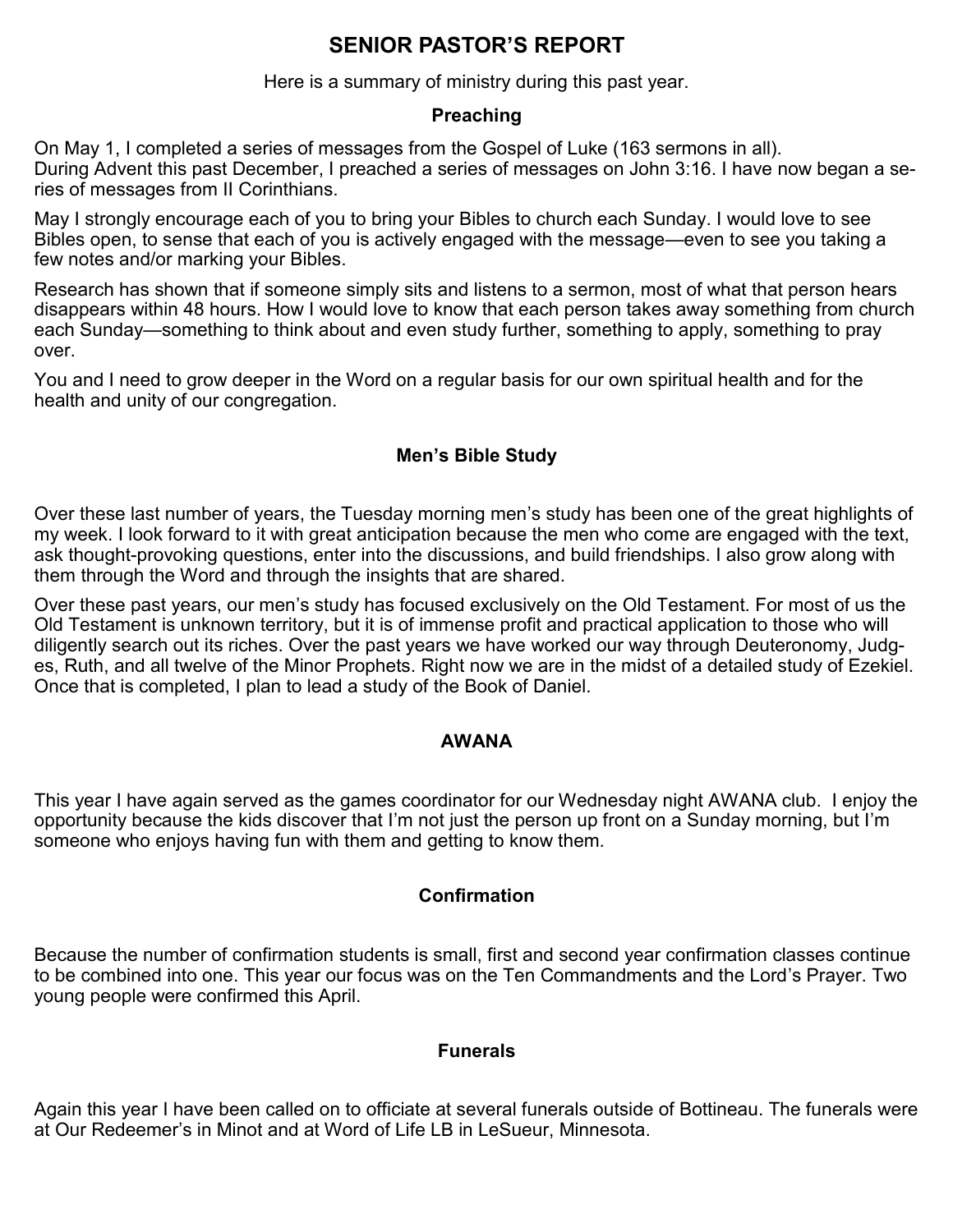Let me share several closing thoughts.

Great changes have become evident in church and society over these last few years.

With regard to the church, research by the highly regarded Barna Group has found that one out of three church attenders has dropped out of church completely since the beginning of the COVID-19 pandemic. That's a startlingly high number! One can enumerate (and speculate about) the reasons but very few churches across the country—including ours—have fully returned to pre-pandemic worship and participation numbers. That is concerning.

With regard to society, how our country has radically changed since the death of George Floyd in Minneapolis on May 25, 2020!

But in a real sense, the coronavirus pandemic and the death of George Floyd and its aftermath did not really change anything. Those recent events (and others since) have simply brought to the surface trends and attitudes already present in church and society.

That being so, you and I need to have a growing and heightened awareness of what is happening in our country and around the world. You and I need to realize that there are increasingly difficult and challenging days in front of us as individual Christians and as a congregation. You and I need to understand that these are days of urgency—not panic—but urgency. You and I need to redeem the time because the days are evil.

Complacency in life and ministry is not an option. Business as usual is not an option. A hit and miss relationship with the church is not an option.

May the Holy Spirit stir us here at Grace to be about the Master's business. May he impress upon us the importance of working while it is yet day. May he reorder our hearts and attitudes and priorities so that we might—in a fresh way—seek first the kingdom of God and his righteousness.

## **PASTORAL STATISTICS of GRACE LUTHERAN CHURCH**

**May 1, 2021 through April 30, 2022**

#### **BAPTISMS**

| Liv Jordiene Page                | May 22, 2021      |
|----------------------------------|-------------------|
| <b>Baylor Archie Metcafle</b>    | November 20, 2021 |
| Gunnar Monte Metcalfe            | November 20, 2021 |
| Eliza Larissa Jensen             | August 30, 2021   |
| Asher Bodan Nevin                | March 20, 2022    |
| <b>Charles Alistair Nevin</b>    | March 20, 2022    |
| Maude Olive Nevin                | March 20, 2022    |
| <b>Edward Cornelius Bartlett</b> | March 27, 2022    |

#### **FUNERALS**

| Joyce Helgeson | October 1, 2021  |
|----------------|------------------|
| Carl Skarphol  | December 2, 2021 |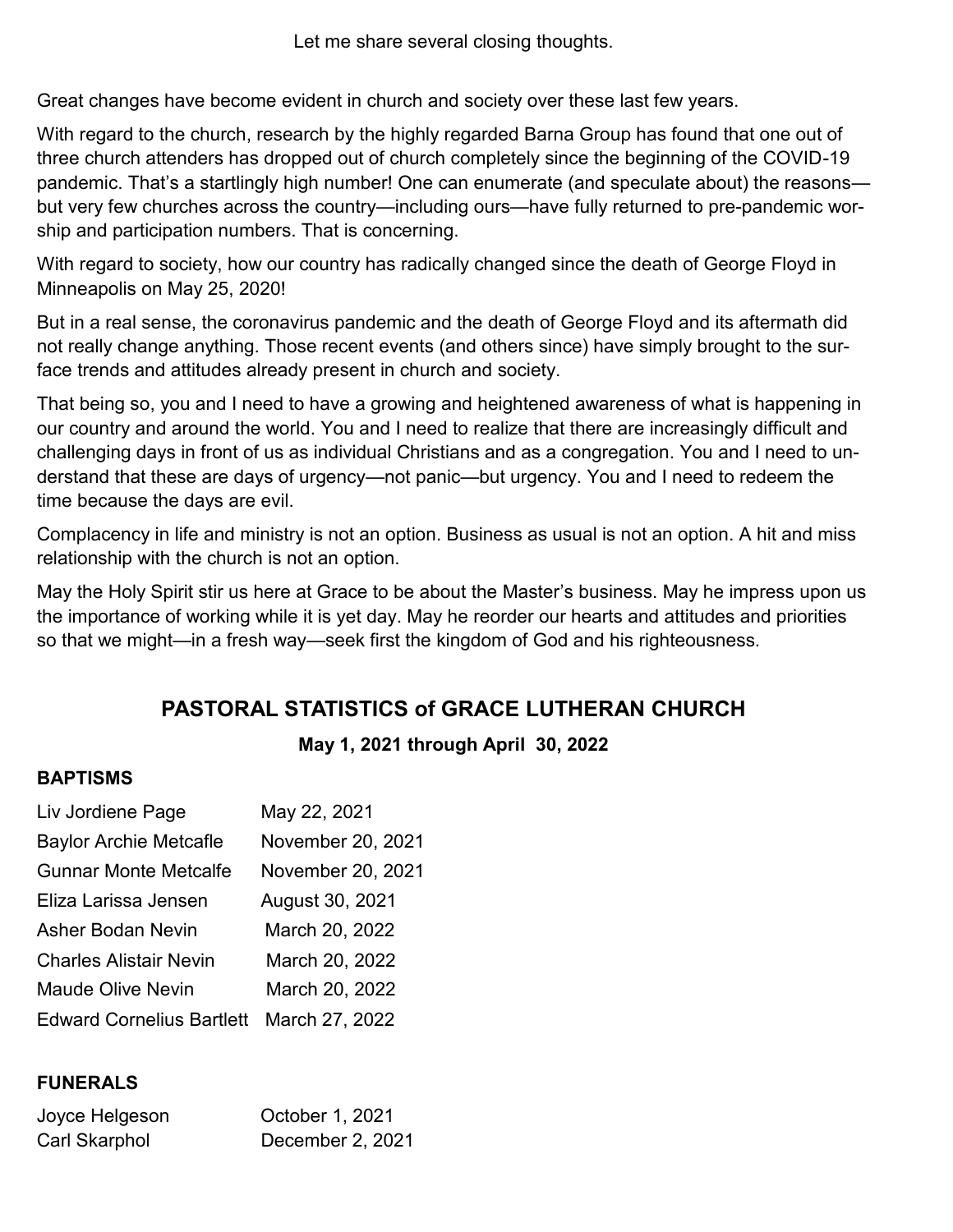### **2021-2022 VISITATION TEAM REPORT**

*O come, let us sing to the Lord! Let us shout joyfully to the rock of our salvation. Let us come before His presence with thanksgiving, let us shout joyfully to Him with psalms!" (*Psalm 95:1-2)

We have so much to be thankful and praise the Lord for! As God's Word is read and studied it will bear fruit! As we are able, we want to bring that Word to all the people we visit. There is usually a need of some kind that God's Word ministers to.

We have had a good year in spite of storms, bad roads and cold weather. Some days we just had to stay home and make phone calls! We thank God for all those who open your hearts and homes to us, no matter where you live. You are all so special to us!

The Bible study at Oak Manor resumed again in September after taking July and August off. About ten residents joined us and we have discovered many things in Gods Word. Two women, Janice Schepp and Pat Mayer, have moved away. We are praying that others will become interested and come.

We want to thank you as a church body for calling us to serve the Lord in this capacity. We are thoroughly enjoying it. Please pray with us that we will be filled with the love of Jesus to minister to people in Jesus name. To God be the glory!

In Christ,

Arlan and Tessie Nelson

## **ELDERS REPORT**

Greetings from Matthew 28:19a *therefore go and make disciples of all nations.*

Jesus met with his disciples and gave them this commission and it is true for us as a church today in 2022.

The year has moved on and our ministries have come to a new normal.

Rob and Jody continue to minister to the church in Rolette as well as our youth group and help with worship. Thank you to them for all that!

Thanks to all church council, staff, members and friends as you have supported our church in its many ministries.

As we go forward we need to remember that as a church and as individuals we are to be the Light to a lost world. I am reminded of a sign I saw on a church parking lot as I drove out of it. The sign said, "you are now entering a mission field"! We need that reminder every day and to do that work we need to be in God's Word, prayer and fellowship with other believers. I enjoy coming to church on Sunday to worship but I also enjoy the smiles and greetings again.

Stand firm on God's Word and trust him to do the good work.

On behalf of the elder board,

Arlan Nelson

Current elders: Ryan Henry, Rollin Tonneson, Arlan Nelson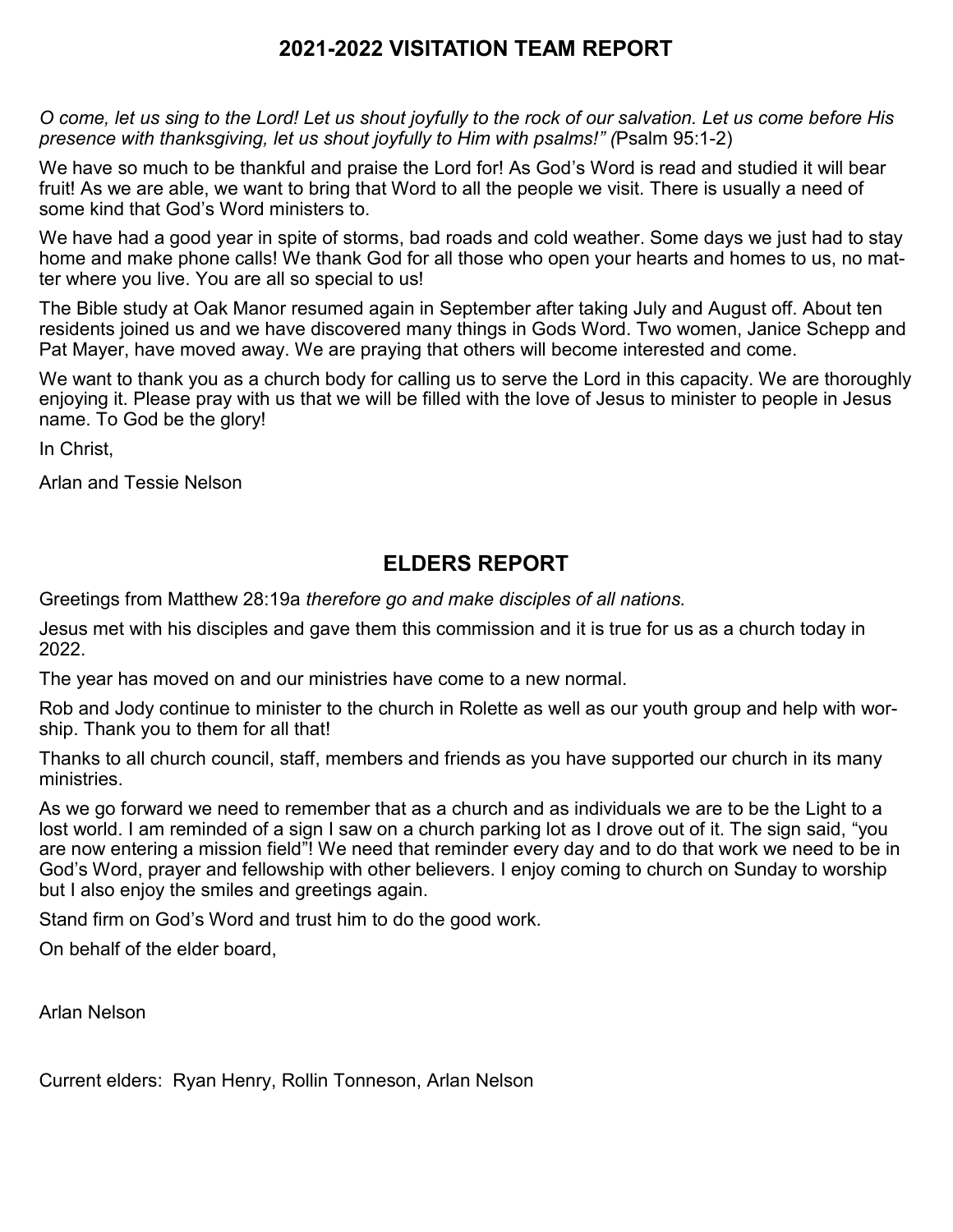## **TRUSTEE REPORT**

It is in God we put our trust. And as we look back at the past year it is easier to see that God has been with us and provided for all our needs and then some. James 1:6 *But let him ask in faith, with no doubting, for the one who doubts is like a wave of the sea that is driven and tossed by the wind.*

We are thankful for everyone who has helped along the way volunteering their time and resources this past year. The only debt that the church has is the loan on the parsonage—and that is under \$25,000.00!!

We are always looking for new trustees to serve a three year term and if you feel led to serve in this way please consider taking the membership class.

I would like to thank Betty Tonneson for her time given as our congregational treasurer. Thank you for keeping our books, payroll and finances in order.

Thank you, Dan Jahner, for serving your term on the trustee board and for all the work you have done. We look forward to having you serve again.

Thank you again for all of your faithful giving and support of our church. May God bless you in all that you do. May we serve Him with gladness.

In Christ, John Lynnes Trustee Chairman

Current trustees: Dave Abrahamson, Dan Jahner, John Lynnes, Micah Rogness

## **GRACE LEGACY REPORT**

As of May 25, our Legacy Fund balance is \$51,504.

### **XYZ Report**

Our XYZ started back up again in April of 2021 after being suspended because of Covid 19.

A devotional is given at each meeting. Different individuals help with this part of our meeting. Lately, Ardel Johnson has been covering the life stories of many composers who have studied a scripture or faced a difficult challenge in their life and then written some of our most loved gospel hymns from that experience.

We always start with singing familiar gospel choruses.

Our special features usually consist of talented musical groups (this seems to be what most everyone enjoys. However, in October we were blessed with a wonderful presentation by Bob Hunskor.

Lois Sather faithfully calls everyone on the list to remind them of our XYZ meeting and we really appreciate her help calling. Mat Larson is the bus driver who will pick up those that need a ride. We also appreciate how Arlan and Tessie Nelson decorate the tables so attractively each month. There are many volunteers who give of their time to keep this ministry running.

We have 30-40 in attendance and we meet on the second Thursday of the month.

Rodney Wetzel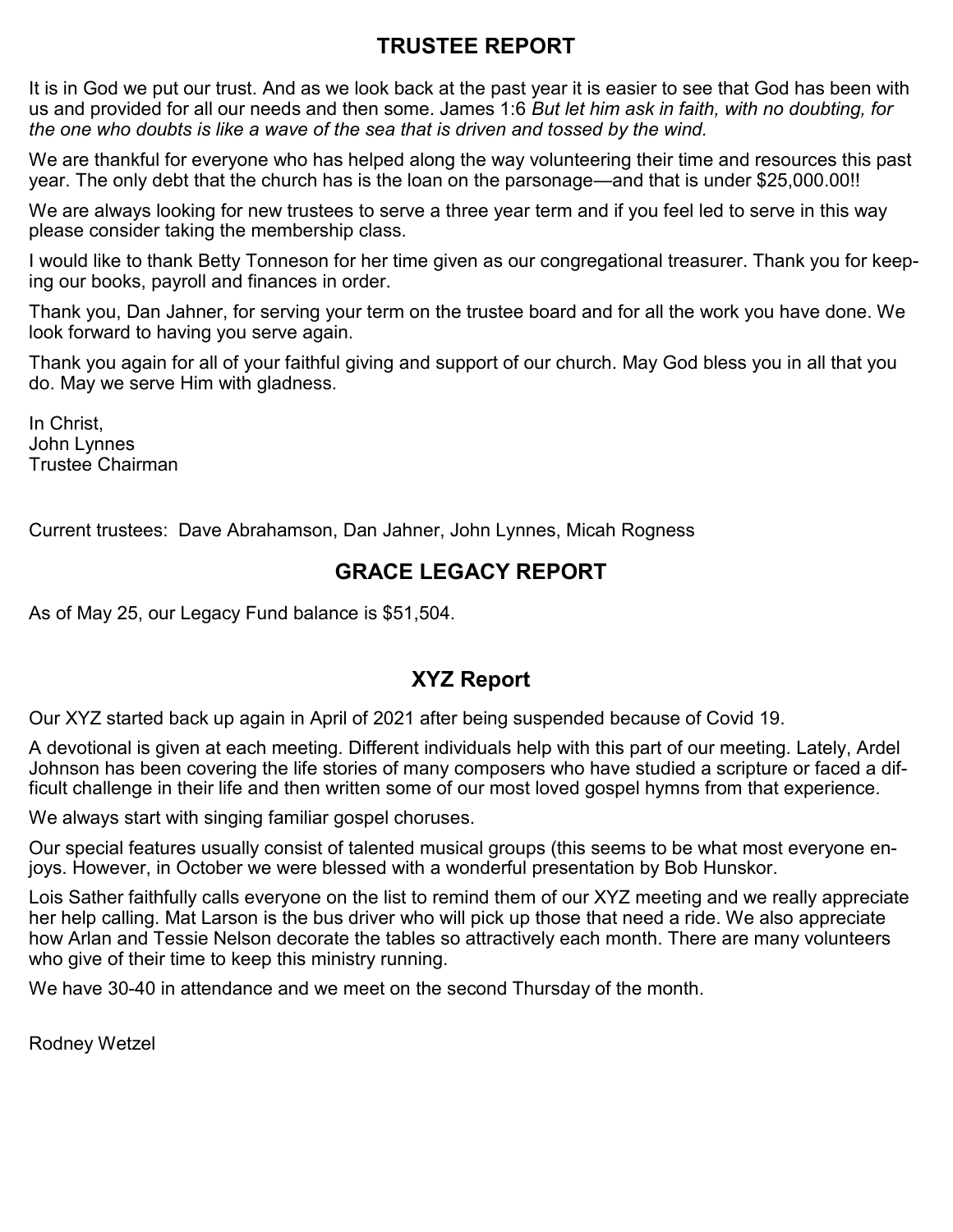#### **MOPS REPORT**

MOPS is the church's mom's ministry serving moms with kids ages birth through middle school, and has met the first and third Tuesdays of each month throughout the programming year. We take advantage of MOPS International curriculum and have covered topics like rest, community and friendship, sacrifice, love and many others as we build community between moms within the church and begin reaching out to the community together. There were also two live guest speakers during our year. We've consistently had 4-6 moms with their young kids attend. We offer a staffed nursery with snacks and activities via volunteers from the church.

As we continue to grow, more moms have requested weekend playdates that coincide better with working moms' schedules. We've incorporated twice monthly weekend playdates since Christmas with increasingly consistent attendance. We're excited to host playdates two weekends each month during the summer and hope to find more ways to serve our community by providing support and friendship to moms and their kids.

This inaugural year we saw these areas of growth:

- More consistent church commitment from some families due to fellowship and encouragement through MOPS.
- Meal trains for two moms with complications after having their babies.
- A supportive community of young moms who feel less isolated.
- A community outreach meeting the desire of moms to make connections, but who don't know where to start looking for parenting support.

MOPS

On behalf of the MOPS Ministry, thank you for helping us support and serve moms in the community, reminding them of the value of motherhood and bringing them into fellowship as sisters in Christ.

Georgia Abrahamson, MOPS coordinator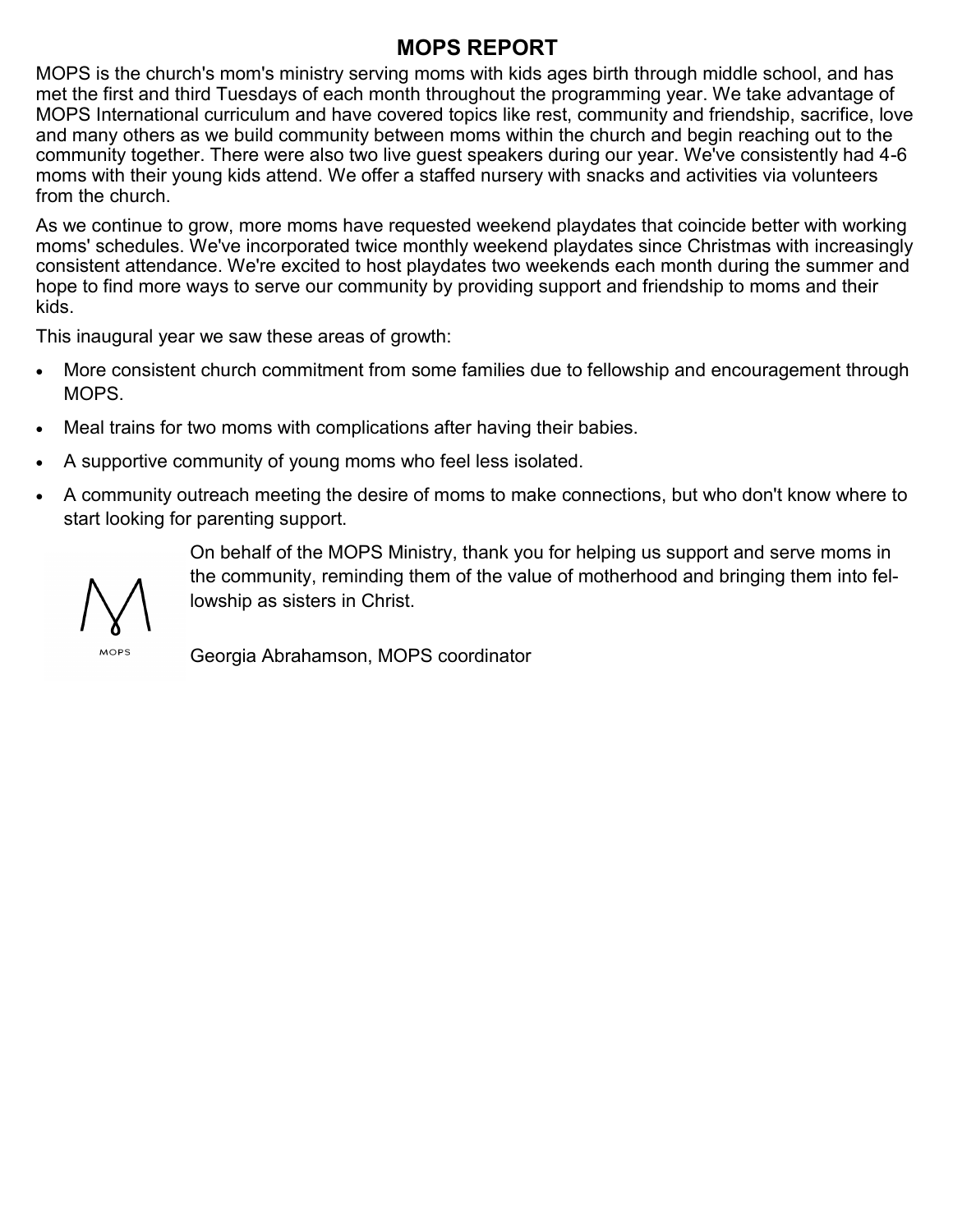

We just completed our eleventh year of AWANA Clubs here at Grace, and many of us thought it was our best year yet! We kicked off AWANA 2021-22 with the "Under the Tent Carnival" which brought about 100 children to play carnival games, ride and pet farm animals, enjoy supper, and top off the fun with Lulabelle's ice cream for dessert. From that outreach event, we registered 98 children for our club this year. The clubbers are divided as follows:

Cubbies – age 4 and pre-kindergarten – 20 children enrolled

Sparks – Kindergarten and Grades 1 and 2 – 37 children enrolled

T&T (Truth & Training) – Grades 3 thru 6 – 41 children enrolled

From this group, 27 of our clubbers indicated that they have no church home. Once again, the "mission field" walked right into our church doors every Wednesday evening!

The AWANA Task Force decided to try a new approach to our club this year which made a huge difference from other years. Instead of purchasing handbooks, we taught the children how to find and highlight their memory verses in their Bibles, and their weekly memory verse always "corresponded" to the Bible lesson of the night. As a result, a large percentage of the children said most or all of the expected memory verses for the year. We also memorized all of Psalm 1 together as a group this year.

In addition to the children who participated in AWANA this year, 44 adult volunteers faithfully attended to help in a wide variety of ways. Of that number, 17 have participated in AWANA every year since 2011 when we started! We are reminded in I Corinthians 12:12-27 that we as believers in the Lord are the "body of Christ," and we each have areas of giftedness and comfort where we serve the rest of the body best. Some love record-keeping-pencil-and-paper work; some love helping with games; several are comfortable being "up front" for teaching or leading music; several are great with the littlest Cubbies in preschool; and others work best with kindergarteners, first graders, sixth graders, or anything in between. When people are allowed to find the place where they feel needed and valued, they naturally come back to do it again because they enjoy it so much. I am so thankful for the gifted people we have on staff who function so well together to reach the children in our community for the Lord!

And to the congregation here at Grace Lutheran Church we say a huge "Thank You" for supporting us with your prayers and your gifts. Because of your generosity, we were able to provide each child with a Bible, a club shirt, a club backpack, lesson-related activities, and prizes and badges for a registration fee of only \$10 per child. Your generosity was a testimony to others of your love for the children in the community and your desire that they know the love of Jesus without worrying about the cost. Again, thank you!

The AWANA Task Force will meet this summer to prepare for our twelfth year. We covet your prayers for the preparation and planning.

Respectfully submitted, *Laurel Jennings*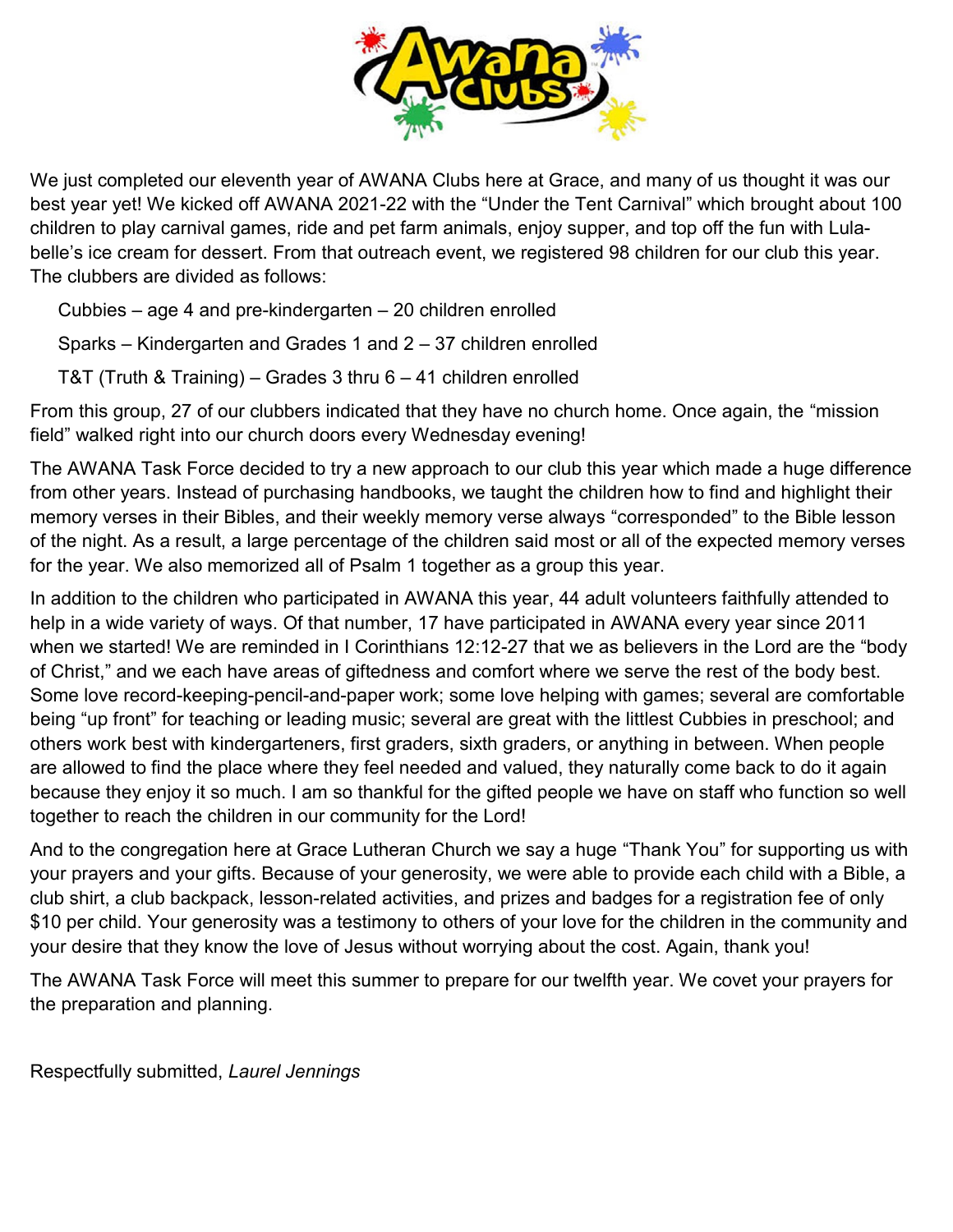## **State of the Youthion – 2022**

Youth Ministries Annual Report

Psalm 127

*Unless the Lord builds the house, those who build it labor in vain. Unless the Lord watches over the city, the watchman stays awake in vain. 2 It is in vain that you rise up early and go late to rest, eating the bread of anxious toil; for he gives to his beloved sleep. <sup>3</sup> Behold, children are a heritage from the Lord, the fruit of the womb a reward. 4 Like arrows in the hand of a warrior are the children of one's youth. <sup>5</sup> Blessed is the man who fills his quiver with them! He shall not be put to shame when he speaks with his enemies in the gate.*

#### **The Grace Connection**

On June 6, 2021, Pastor Craig led a dedication ceremony in the Grace Connection, which was not yet completed, but was able to be used for recreational activities. The youth group helped to put on a banquet in honor of those who supported the building of the Grace Connection through their gifts, by volunteering, and praying.

On August 5 several participants from the Youth Group went on a field trip to Minot to purchase basketballs for the Grace Connection as part of a "Basketball Project" that incorporated a Thrivent Financial Action Team, funding from some Wilberforce Workforce benefactors, and an individual gift. Since then, the Grace Connection is stocked with a ball art and 18 basketballs of various sizes and quality level . …. . *even* one official **Game Ball.**

At some point basketball court lines and pickleball court lines were painted permanently onto the Grace Connection floor! Thank You to those who initiated and provided the support for this project!

Over the Summer of 2021, Austin Tonneson and some other volunteers raised the funds and assembled a fitness gym in the loft of the Grace Connection. It is appropriately called "Loft Fitness!"

The Fall Season officially kicked off with our inaugural youth group session in the Grace Connection on Wednesday, September 29, 2021! And the new building has faithfully and wonderfully hosted our Wednesday night sessions ever since!

On December 2 the sound baffle project was completed, which reduced the "echo" in the Grace Connection from a whopping 4.8 second reverberating decay to something closer to a bright, spanky, but *manageable* 2 - 2.5 seconds.

Over the course of time, the Grace Connection kitchen gradually took shape, starting with just a plastic table and coolers and ending up as a full-service kitchen in mid-February, 2022 stocked and *complete* with a refrigerator, oven, stove, sink, cupboards, drawers, counters, deep freezer, and stainless steel preparation table!

On March 6 the congregation was invited to the Grace Connection grand opening open house lunch after church to introduce everyone to the Grace Connection *now* that it's been our home for the youth group and to see the many improvements that were made to the facility over the year!

#### **Volunteers**

In August, our long-time, talented, and incredibly dedicated youth group volunteer leader, Jayden Beaver moved to Hettinger, ND. THANK YOU, Jayden for your years of dedicated service! *We miss you!*

Chris LaFromboise and Tim Semler volunteered to become youth group volunteer leaders going into the Fall season in the Grace Connection! THANK YOU, Chris and Tim for helping us lead young people to Christ through your fun friendship, Christ-like examples, and dedicated leadership!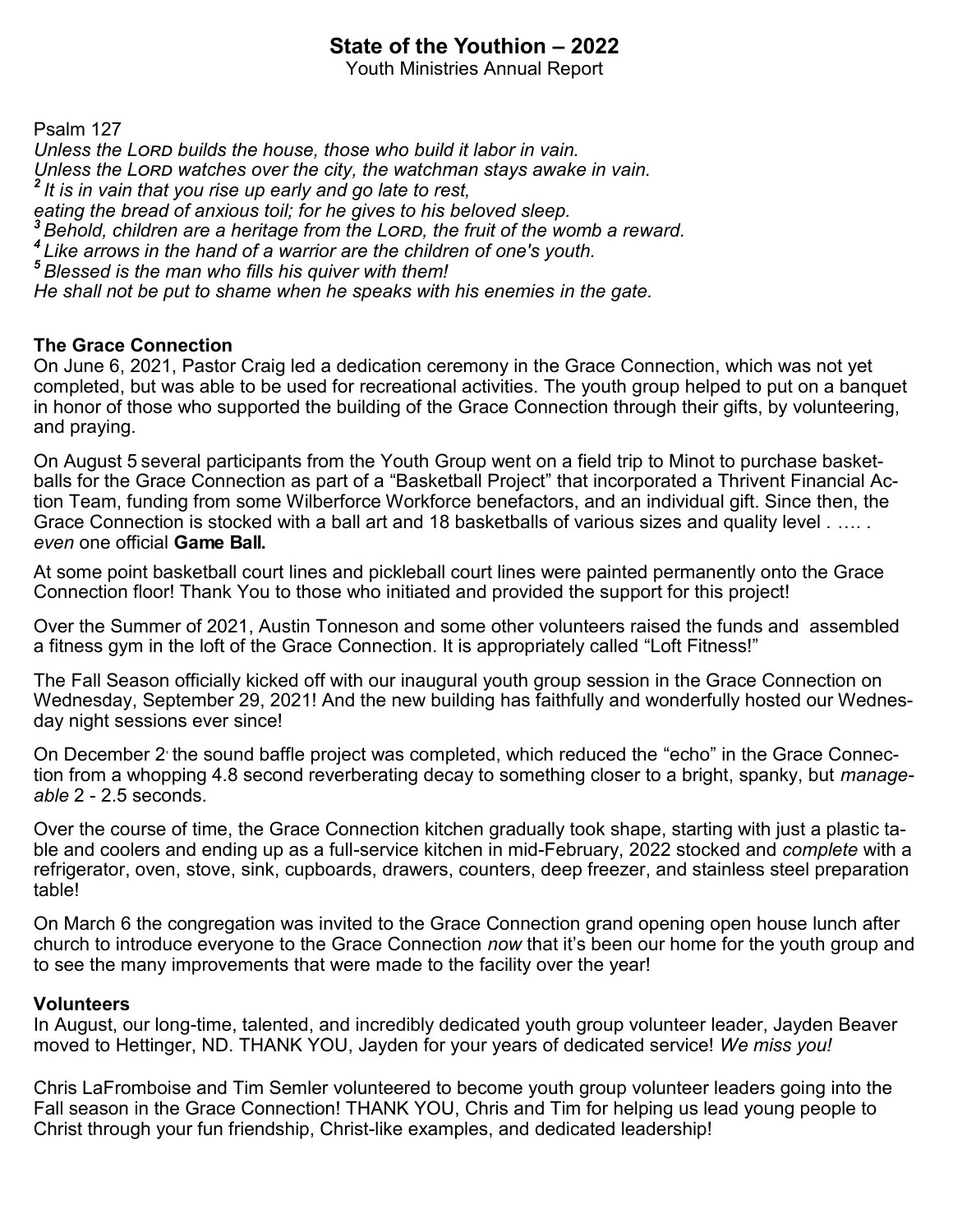#### **Events**

From July 12-16, 2021 our Youth Ministry joined up with the Southern Baptist Missouri Mission Team to help Ebenezer LB Church in Rolette put on VBS and summer tent meetings in Rolette.

On Wednesday, August 18, the youth group volunteered to help set up and support the Community Memorial Service held at Bottineau High School.

We tried so hard to have a late Summer Social in 2021, like our annual trip to Raging Rivers in Mandan, but weather forced a cancellation, and then scheduling conflicts prevented anything from being planned in its place.

On Wednesday, December 22, 2021 we held our annual White Elephant/Yankee Swap Christmas Party!

We held our annual "Why Not Minot" trip on January 21, 2022, taking the youth to the trampoline jump park and then to the Hibachi Grill at ND Asia for supper!

February 11-13 we took the Youth Group to the 7-12 Grade *Winter Blast Retreat* at Inspiration Point Bible Camp in Minnesota! Jayden Beaver joined up with us as a leader, and Chris LaFromboise and Frankie Riedel came as leaders as well!

On Friday, March 11, 2022 the Youth Group traveled to Fargo to see TobyMac and David Crowder in concert at the Fargo Dome! Jayden Beaver and Frankie Riedel helped chaperone.

#### **Funding**

A number of circumstances contributed to it, but as we came into the new year the youth group

account was in need, so the elders proposed a fundraising drive to the congregation which was met with overwhelming and gracious financial support for the youth ministry at Grace! So, I want to close this report by expressing my thankfulness to God for you, the congregation at Grace. Your dedication to this ministry and bringing the Word of God and the gospel to the next generation helps bring so much joy as I direct this ministry department! THANK YOU for your generous support for the youth!

> Together with you, for *their* Joy in Jesus Christ, Rob Roise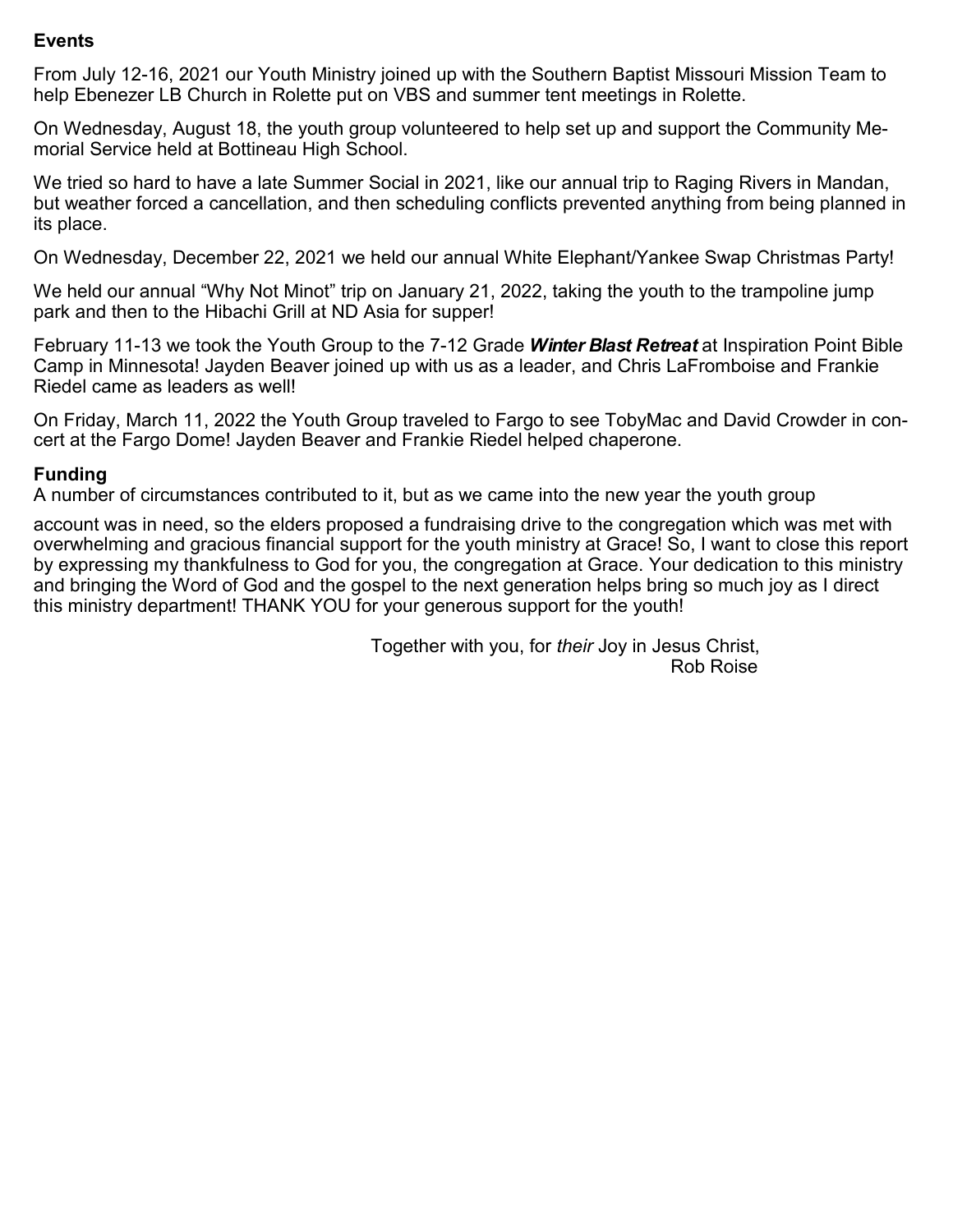05/07/22 **Cash Basis** 

 $\overline{\phantom{a}}$ 

**Grace Lutheran Brethren Church** 

**Statement of Cash in Checking & Savings** 

#### As of April 30, 2022

 $\sim$   $\sim$   $\sim$ 

|                                          | Apr 30, 22 |
|------------------------------------------|------------|
| <b>ASSETS</b>                            |            |
| <b>Current Assets</b>                    |            |
| Checking/Savings                         |            |
| 2-1010 · Cash - Capital Maint Fund*      | 18.373.26  |
| 3-1010 · Cash - Bus Fund*                | 925.27     |
| 4-1010 · Cash - LBYF                     | 1,685.38   |
| 5-1010 - Cash - Pastor's Ed Fund*        | 500.00     |
| 6-1010 · Cash - Bus Replacement Fund*    | 5,600.00   |
| 7-1010 . Cash - Youth Director Ed Fund   | 960.00     |
| 20-1010 · Cash - Building Grace Fund     | 4,318.17   |
| 21-1010 · Cash - Bible Camp Fund         | 3,869.09   |
| 22-1010 Cash - Children's Ed Fund        | 13.234.41  |
| 23-1010 Cash - Cup of Cold Water         | 9,134.45   |
| 26-1010 · Cash - Radio Broadcast         | 2.276.26   |
| 27-1010 · Cash - Special Equip Fund      | 4.216.37   |
| 28-1010 · Cash - Other Non-Budget        | 2,503.64   |
| 29-1010 Cash - General Scholarship Fund  | 4.980.00   |
| 30-1010 · Cash - Other Local Giving Fund | 2.934.00   |
| 31-1010 - Cash - XYZ                     | 3.311.17   |
| 1-1020 · Savings (SBB) - BackgroundCheck | 371.79     |
| Petty Cash                               | 100.00     |
| Total Checking/Savings                   | 79,293,26  |
| <b>Total Current Assets</b>              | 79.293.26  |
| TOTAL ASSETS                             | 79,293.26  |
| <b>LIABILITIES &amp; EQUITY</b>          | 0.00       |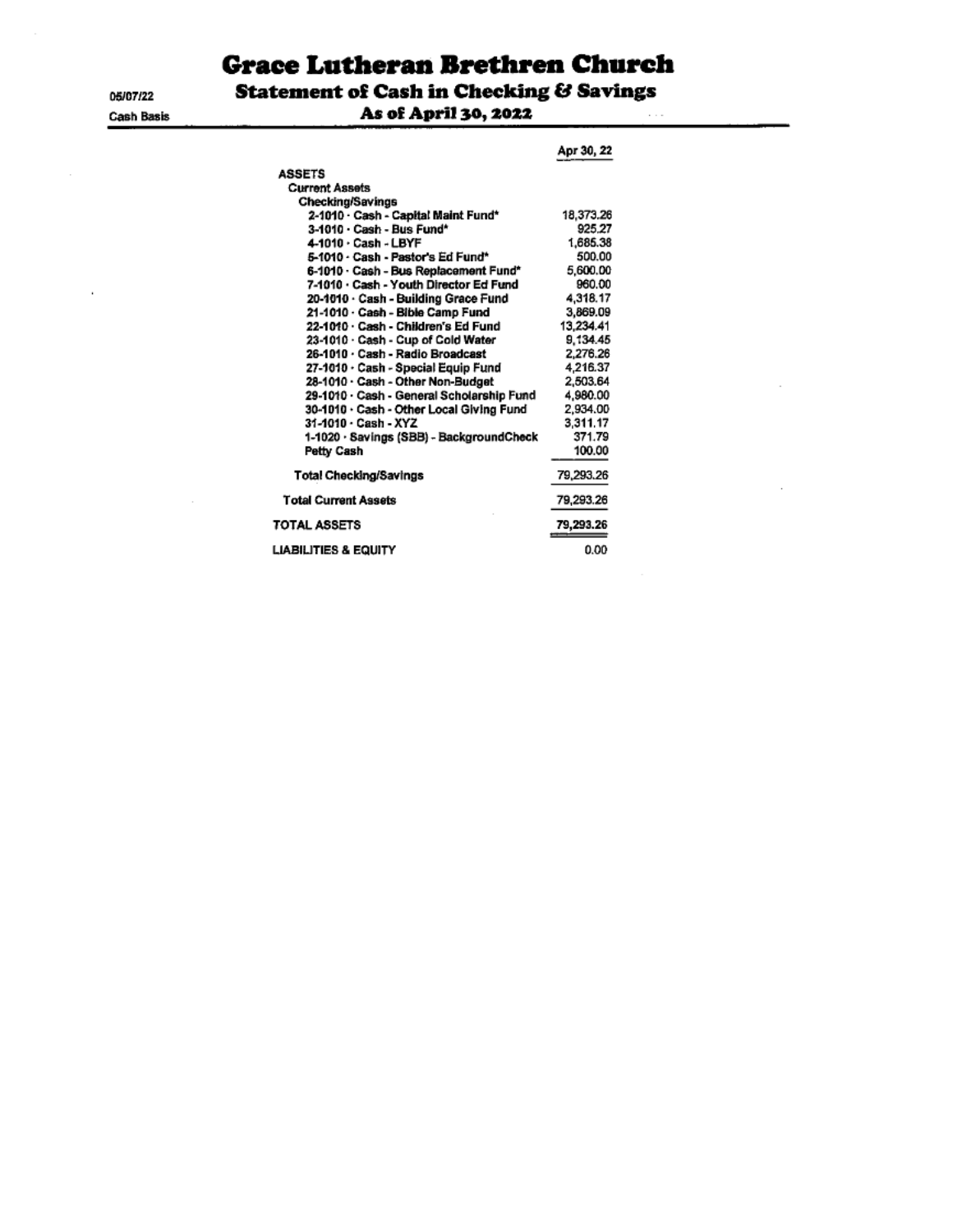## Income & Expense - Budget to Actual 2021/22<br>May 2021 through April 2022

|                                             | May '21 - Apr 22 | <b>Budget</b> |
|---------------------------------------------|------------------|---------------|
| Income                                      |                  |               |
| 1-2000 - General Fund Income*               |                  |               |
| 1-2010 · General Collections*               | 209.294.64       |               |
| 1-2090 - Interest Income                    | 80.56            |               |
| Total 1-2000 - General Fund Income"         | 269,375.20       |               |
| 2-2000 - Capital Maint Fund Income*         | 2.921.55         |               |
| 3-2000 - Bus Fund Income*                   |                  |               |
| 3-2000 Transfers In*                        | 1,500.00         | 1,500,00      |
| Total 3-2000 - Bus Fund income*             | 1,500.00         |               |
| 4-2000 - LEYF                               | 6,564,50         |               |
| 6-2000 - Bus Replacement Fund*              |                  |               |
| 6-2090 · Transfers In"                      | 1,200.00         | 1,200,00      |
| Total 6-2000 · Bus Replacement Fund"        | 1,200.00         |               |
| 20-2000 · Building Grace Income             |                  |               |
| 20-2010 - Donations                         | 6.863.00         |               |
| 20-2060 - Interest Income                   | 4.91             |               |
| 20-2000 · Building Grace Income - Other     | 2,500.00         |               |
| Total 20-2000 - Building Grace Income       | 9,367.91         |               |
| 21-2000 - Bible Camp Fund Income            | 436.50           |               |
| 22-2000 Children's Ed Fund Income           |                  |               |
| 22-2020 - Childran's Ministries             | 14.048.00        |               |
| 22-2040 - Education Ministry                | 356.00           |               |
| 22-2060 Sunday School/ABF                   | 2.213.90         |               |
| 22-2000 · Children's Ed Fund Income - Other | 6,000.00         |               |
| Total 22-2000 - Children s Ed Fund Income   | 22,617.90        |               |
| 23-2000 · Cup of Cold Water Fund income     | 3,383,00         |               |
| 24-2000 - Fall in Gathering Income          | 34,851.33        |               |
| 25-2000 - Memorial Fund Income              | 2.894.37         |               |
| 26-2000 · Radio Fund Income                 | 4,474.10         |               |
| 27-2000 - Special Equip Fund Income         | 12,998.23        |               |
| 28-2000 Other Non-Budget Income             |                  |               |
| 28-2040 - Misc Income                       |                  |               |
| 28-2041 Cassettes/CDs                       | 50.00            |               |
| 28-2042 Confirmation                        | 0.00             |               |
| 28-2044 - Facility Useacre                  | 100.00           |               |
| 28-2040 - Misc Income - Other               | 14.00            |               |
| Total 28-2040 - Misc Income                 | 184.00           |               |
| Total 28-2000 - Other Non-Budget Income     | 164.00           |               |
| 31-2000 · XYZ Income                        | 1.468.25         |               |
| 33-2000 - Parsonage (2) Income              |                  |               |
| 33-2090 Transfers In                        | 15,612.00        | 15,612.00     |
| Total 33-2000 - Parsonage (2) Income        | 15,612.00        |               |
| <b>Total Income</b>                         | 389,826.84       |               |

and and an inter-

and a finish service control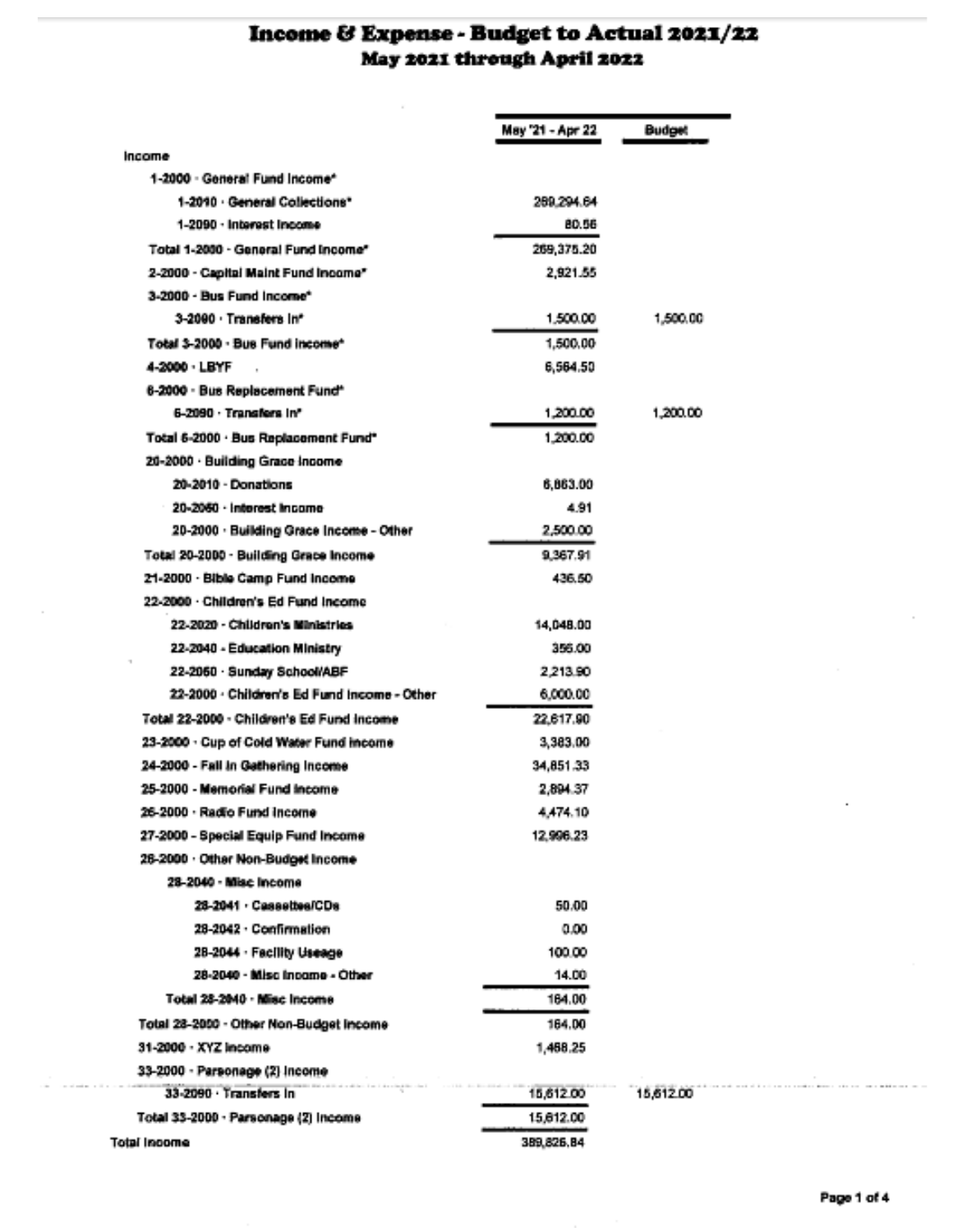## **Grace Lutheran Brethren Church** Income & Expense - Budget to Actual 2021/22 May 2021 through April 2022

|                                               | May '21 - Apr 22 | <b>Budget</b> |
|-----------------------------------------------|------------------|---------------|
| Expense                                       |                  |               |
| 1-3000 · General Fund Expense*                |                  |               |
| 1-3010 - Church Ministries - GF*              |                  |               |
| 1-3011 Speekers/Mileage/Special Events        | 300.00           | 840.00        |
| Total 1-3010 · Church Ministries - GF*        | 300.00           |               |
| 1-3020 · Church Education - GF*               |                  |               |
| 1-3021 - Confirmation                         | 48.78            | 228.00        |
| Total 1-3020 · Church Education - GP*         | 46.78            |               |
| 1-3030 - Andio - GET                          |                  |               |
| 1-3031 - Supplies                             | 104.57           |               |
| 1-3032 · Equipment/Maint                      | 25.00            |               |
| Total 1-3030 - Audio - GF*                    | 129.67           | 840.00        |
| 1-3040 - Community Min/Outreach - GF*         |                  |               |
| 1-3041 - Benefits/Concerts/Outreach           | 257.40           |               |
| 1-3042 Misc. contributions                    | 380.00           |               |
| Total 1-3040 - Community Min/Outreach - GF*   | 617.40           | <b>SSS 00</b> |
| 1-3060 Contributions (Synod) - GF*            |                  |               |
| 1-3081 - Comm. Ministries (church serv)       | 708.00           |               |
| 1-3952 - Various                              |                  |               |
| 1-3052b - Evangelical Luth. Bible Fellow.     | 5,700.00         |               |
| 1-3082c - Ethan Larson                        | 1,560,00         |               |
| 1-3082d Inspiration Point                     | 1,560.00         |               |
| 1-3052 - Various - Other                      | 822.00           |               |
| Total 1-3052 - Various                        | 9.642.00         |               |
| 1-3056 - World Missions                       | 3.180.00         |               |
| 1-3057 - Western Region                       | 3,180.00         |               |
| 1-3058 - North American Mission               | 3,180.00         |               |
| Total 1-3060 - Contributions (Synod) - GF*    | 19,890.00        | 19,890.00     |
| 1-3060 · Building Maintenance Exp - GF*       |                  |               |
| 1-3061 - Church Maint                         |                  |               |
| 1-3061a Yard - Lawnisnow                      | 263.15           |               |
| 1-3061b - Supplies                            | 2,409.44         |               |
| 1-3061d - Misc.                               | 3,001.44         |               |
| 1-3061e - Church equip.                       | 2,010.67         |               |
| 1-3061f · Parsonage Maint                     | 2,792.20         |               |
| 1-3081 - Church Maint - Other                 | 1,305.27         |               |
| Total 1-3061 - Church Maint                   | 11.782.17        | 6.180.00      |
| 1-3063 - Insurance & Specials*                | 10.187.06        | 9,258.95      |
| Total 1-3060 - Building Maintenance Exp - GF* | 21,969.23        |               |
| 1-3070 - Ministry Materials - GP*             |                  |               |
| 1-3071 · Baptism/Communion                    | 123.30           |               |
| 1-3072 · Music/Worship/Drama                  | 0.00.            |               |
| 1-3073 Cards/Gifts                            | 218.14           |               |

 $\label{eq:3.1} \begin{split} \mathcal{L}_{\text{max}}(\mathbf{r},\mathbf{r}) = \mathcal{L}_{\text{max}}(\mathbf{r},\mathbf{r}) = \mathcal{L}_{\text{max}}(\mathbf{r},\mathbf{r}) \end{split}$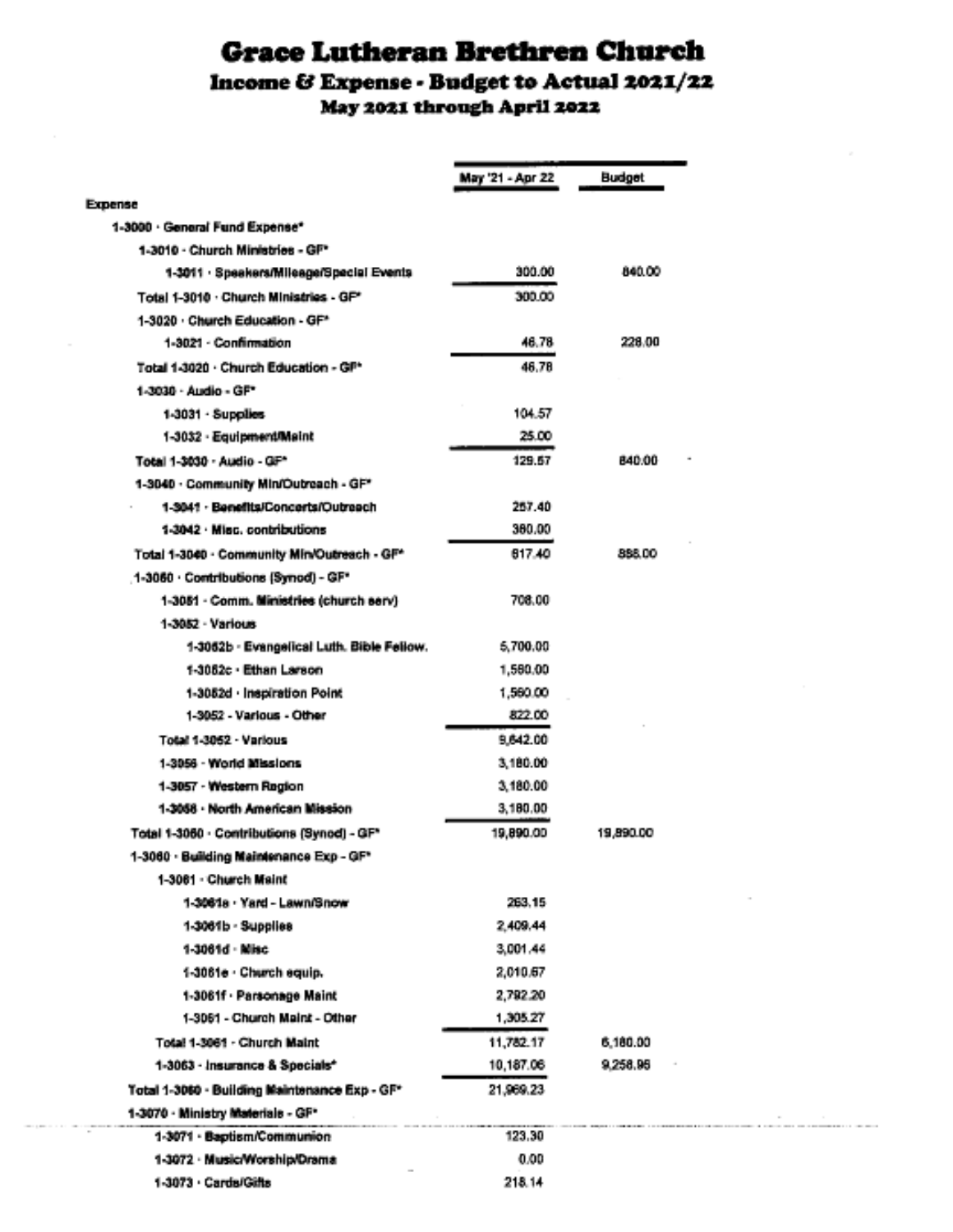### **Grace Lutheran Brethren Church** Income & Expense - Budget to Actual 2021/22 May 2021 through April 2022

|                                         | May '21 - Apr 22 | <b>Budget</b> |
|-----------------------------------------|------------------|---------------|
| 1-3074 - Church deparations             | 315.33           |               |
| 1-3075 - Copyright/F&F Subscriptions    | 809.23           |               |
| 1-3077 - Food & Kitchen                 | 1,136,00         |               |
| 1.3478 / Reibelin Meterial              | 288.00.          |               |
| 1-3079 - Wales Climates                 | 0.00             |               |
| Total 1-3070 - Ministry Materials - GP* | 2,891.18         | 2,506.00      |
| 1.3000 - Office - GP*                   |                  |               |
| 1-3001 - Advertisement:                 | D.OO             |               |
| 1-3002 - Bank Fess.                     | 783.91           |               |
| 1-3083 - Computer                       | 683.49           |               |
| 1-3084 Office Equipment                 | 788.47           |               |
| 1-3006 - Mino                           | 781.26           |               |
| 1-3087 - Postage                        | 287.80           |               |
| 1-3068 - Supplies                       | 696.61           |               |
| 1-3009 - Bookkeeping                    | 500.00           | 500.00        |
| Total 1-5580 - Office - OF*             | 4,487.04         | 3 384 00      |
| 1-3090 - USBRies - GIFT                 |                  |               |
| 1-3092 - Blachte.                       | 15,657.00        |               |
| 1-3033 · Telephone                      | 1,890.33         |               |
| 1-3094 - WaterSewer/Garbage             | 3.654.70         |               |
| 1-306 Progres                           | 2,309.58         |               |
| 1-3096 - Parsonage                      | 3,578,00         |               |
| 1-3097 - Parsonage - 2                  | 3,090.00         |               |
| Total 1-3000 (Diffices - CIP)           | 30,003.61        | 26.480.00     |
| 1-2100 Employee Expense*                |                  |               |
| 1-8110 - FICA Expense.                  | 9.895.87         | 9.026.92      |
| 1-3120 - Wage & Salary                  | 159.445.30       | 159,445.20    |
| 1-3121 - Housing Allowance              | 7,500,00         | 7,500,00      |
| 1-3122 - Reimburgement Expense          | 4,404.00         | 4,404.00      |
| 1-3125 - Penalton                       | 7.735.44         | 7.735.44      |
| Total 1-3100 - Employee Experise*       | 188,110,61       |               |
| 1-3200 - Transfers Cut                  | 18, 312, 00      |               |
| Total 1-8800 - General Fund Expense*    | 204.767.30       |               |
| 2-3000 - Capital Maint Expanse          | 2,301.60         |               |
| 3-3000 · Bus Expense"                   |                  |               |
| 3-3020 - License                        | 225.00           |               |
| 3-3030 - Regales                        | 76.00            |               |
| 3.2040 - Freddith                       | 632.11           |               |
| Total 3-1000 - Rus Expense*             | 900:11           |               |
| 4-3000 - LBYF expenses.                 | 6.678.37         |               |
| 20-3000 - Building "GRACE" Expanse      | <b>SA 880.25</b> |               |
| 21-3000 - Bible Carg Expanse            | 1,305.00         |               |
| 22-3000 - Children's Ed Exp             |                  |               |